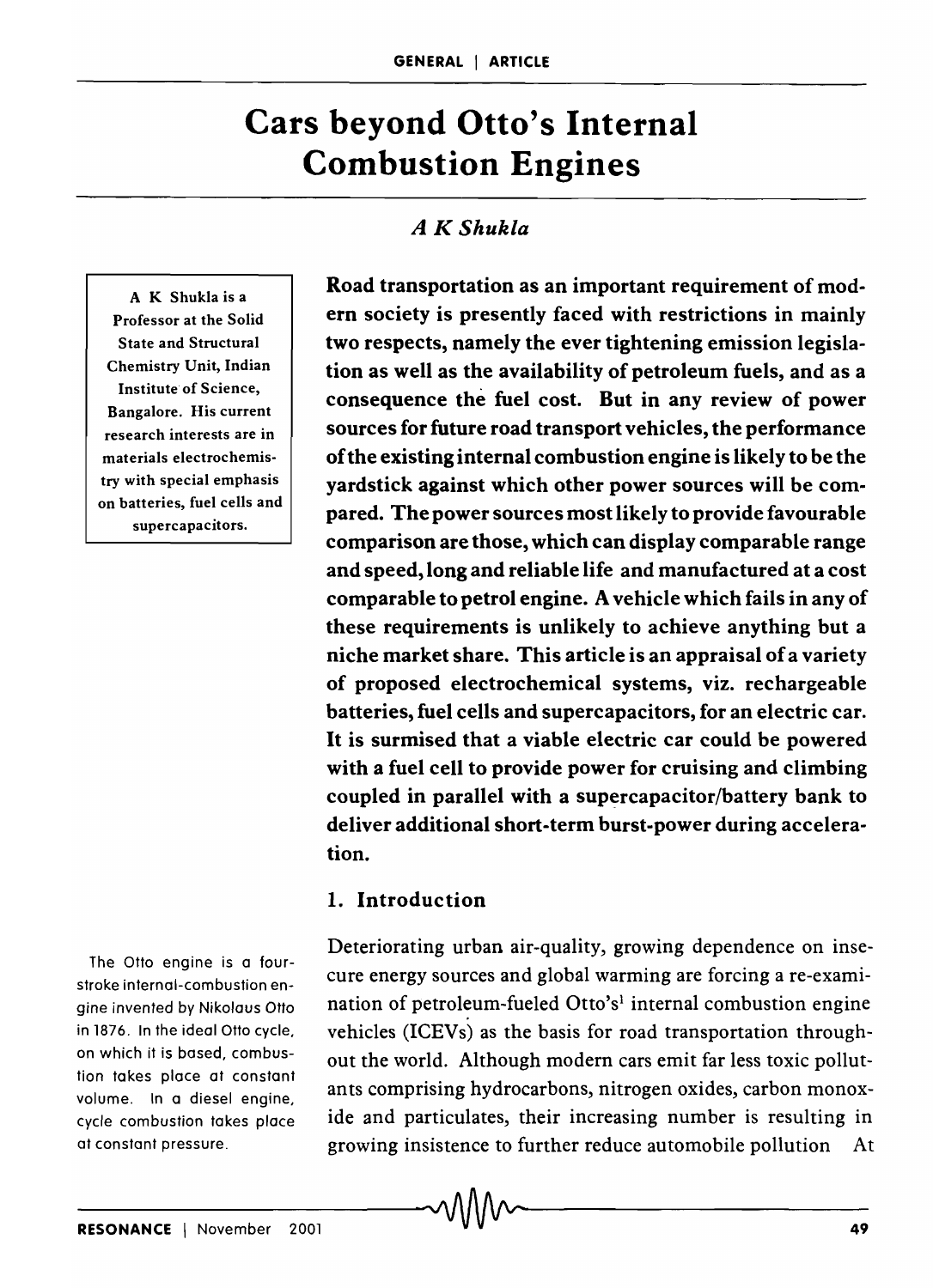At present, motor vehicles account for about one-half of the total hydrocarbon and nitrogen oxide pollution which combine to form ground-level ozone, commonly known as smog, that chokes many of the major urban conurbations in the world.

present, motor vehicles account for about one-half of the total hydrocarbon and nitrogen oxide pollution which combine to form ground-level ozone, commonly known as smog, that chokes many of the major urban conurbations in the world. This has brought in emission legislation, particularly in the light of the Kyoto Protocol  $[1]$ , requiring the induction of zero-emission vehicles (ZEVs). This had been thought to mean batterypowered cars. But, the battery-powered cars are found to be doubtful starters [2, 3]. Furthermore, batteries need electricity, which would be generated by burning coal to  $CO$ , and  $SO<sub>2</sub>$ . By contrast, the use of fuel cells with on-board reforming of a fossil fuel to produce hydrogen is both ecologically and scientifically superior [4]. For example, the conversion of methanol to hydrogen for producing electricity in a fuel cell will help reducing the production of CO<sub>2</sub> gas by about 33% and there will be virtually no other polluting gases.

This article estimates the power and energy requirements of a modern car and examines the feasibility of various available electric automobile power sources for realizing a viable electric drive-system.

#### 2. Power and Energy Estimates for an Electric Car

In order to properly assess the use of the electrochemical energy conversion and storage systems, viz. storage batteries, supercapacitors and fuel cells, to power electric vehicles, it is mandatory to quantitatively estimate the power and energy required for propelling a modern car. Neglecting relatively minor losses due to road camber and curvature, the power required at the drive wheel  $(P_{\text{traction}})$  may be expressed as [5],

$$
P_{\text{traction}} = P_{\text{grade}} + P_{\text{accel}} + P_{\text{ tires}} + P_{\text{aero}},\tag{1}
$$

where  $P_{\text{grade}}$  is the power required for the gradient,  $P_{\text{accel}}$  is the power required for acceleration,  $P_{\text{lines}}$  is the rolling resistance power consumed by the tires, and  $P_{\text{zero}}$  is the power consumed by the aerodynamic drag.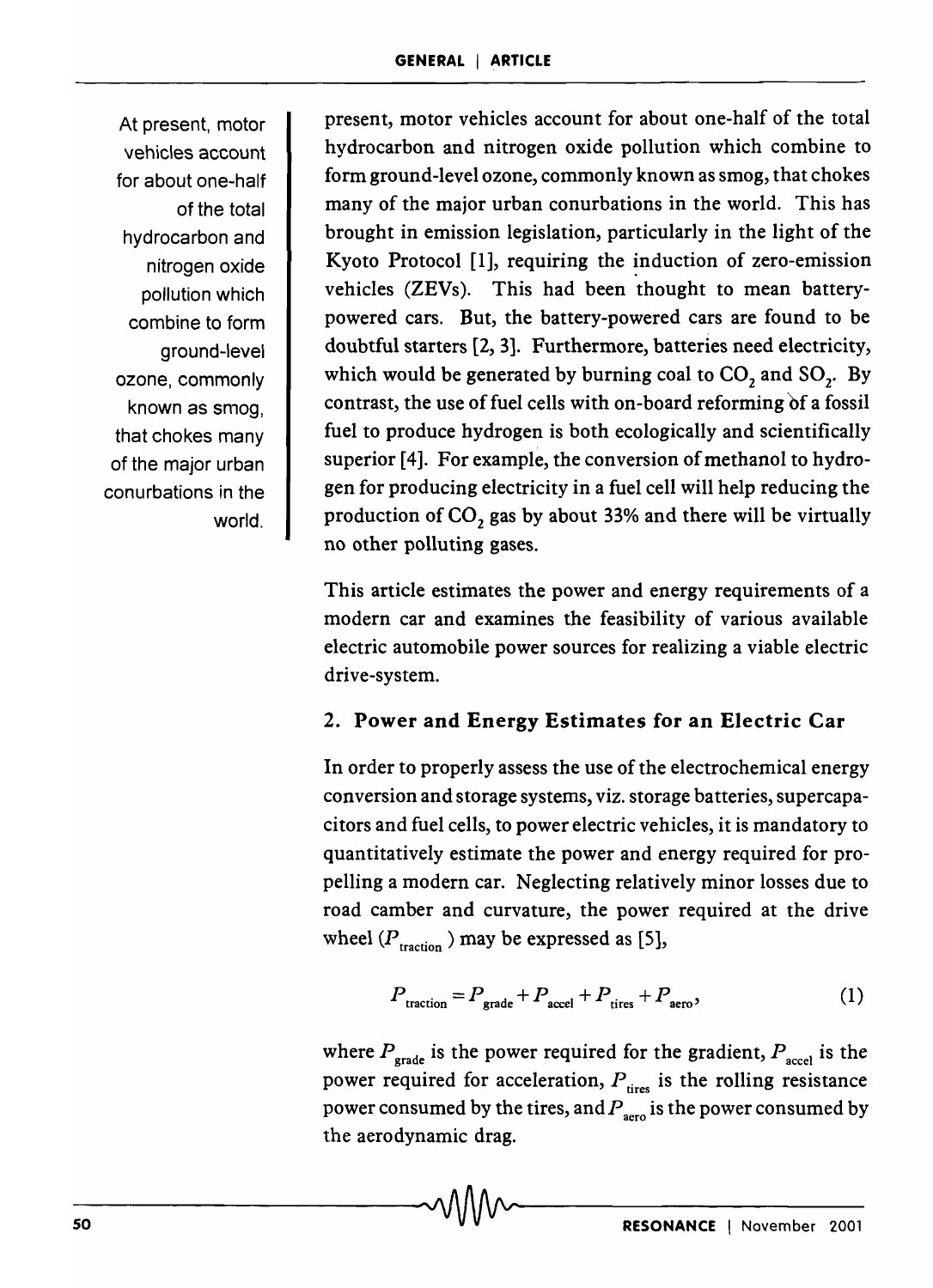The first two terms in  $(1)$  describe the rates of change of potential (PE) and kinetic (KE) energies associated during climbing and acceleration, respectively. The power required for these actions may be estimated from the Newtonian mechanics as follows.

$$
P_{\text{grade}} = d(PE)/dt = Mgvsin\theta \tag{2}
$$

and

$$
P_{\text{accel}} = d(KE)/dt = d(1/2 Mv^2)/dt = Mav,
$$
\n(3)

where M is the mass of the car,  $v$  is its velocity,  $a$  is its acceleration, and tan $\theta$  is the gradient. The potential and kinetic energies acquired by the car as a result of climbing and acceleration represent reversibly stored energies and, in principle, may be recovered by appropriate regenerative methods wherein the mechanical energy is converted and stored as electrical energy. The last two terms in (1) describe the power, which is required to overcome tire friction and aerodynamic drag that are irreversibly lost, mainly as heat and noise and cannot be recovered. The power required here may be estimated from the following empirical relations.

$$
P_{\text{ tires}} = C_{\text{t}} M g v \tag{4}
$$

and

$$
P_{\text{aero}} = 0.5 \, dC_{\text{a}} A (v + w)^2 \, v,\tag{5}
$$

where  $C_t$  and  $C_s$  are dimensionless tire friction and aerodynamic drag coefficients, respectively, *d* is the air density, w is the headwind velocity,  $g$  is the gravitational acceleration, and  $A$  is the frontal cross-sectional area of the car.

From the parameters associated with a typical modern mediumsize car, viz.  $M = 1400$  kg,  $A = 2.2$ m<sup>2</sup>,  $C<sub>i</sub> = 0.01$ ,  $C<sub>a</sub> = 0.3$ ,  $d =$ 1.17 kg/m<sup>3</sup>, its power requirements may be estimated from  $(2)$ -(5). For the irreversible losses, (4) and (5) show that while  $P_{\text{tires}}$ is linearly dependent on velocity,  $P_{\text{aero}}$  varies as the third power The potential and kinetic energies acquired by the car as a result of climbing and acceleration represent reversibly stored energies and, in principle, may be recovered by appropriate regenerative methods wherein the mechanical energy is converted and stored as electrical energy.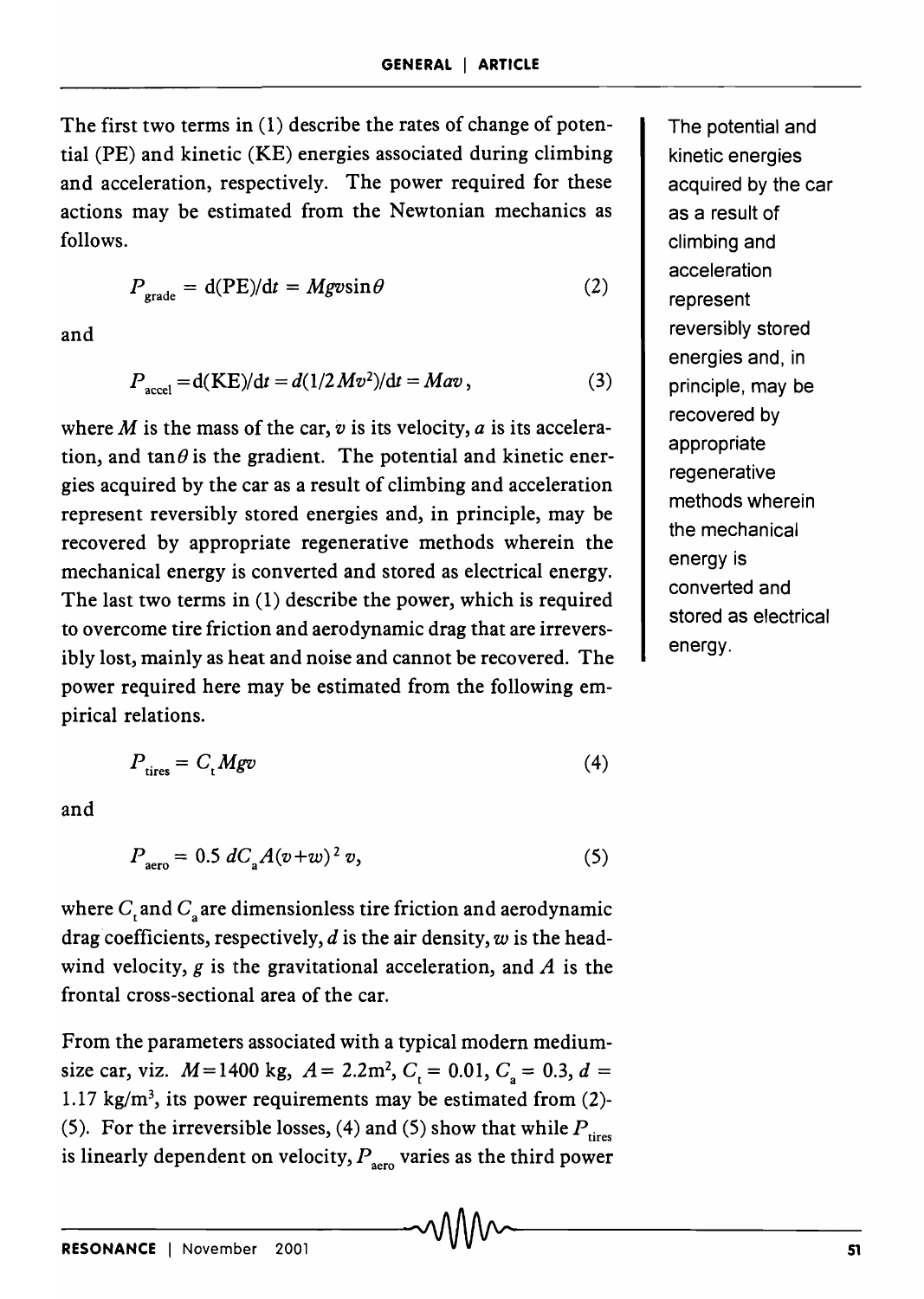



of velocity and although negligible at low velocities, the latter / becomes the dominant irreversible loss at high speed. As an example, for these parameters, for a car travelling at about  $50 \text{ km/h}$ , tire friction is twice the aerodynamic drag and together amount to about 3 kW. At 100 km/h highway cruising, aerodynamic drag increases considerably to over twice the tire friction, increasing the total power requirement to about 12 kW. It is noteworthy that for both these estimates, the wind speed  $(w)$  has been taken to be zero for the sake of simplicity (see *Box* 1). But, in practice the effect of wind speed on the performance of the car could be quite substantial as shown in *Figure* 1. Taking the example of a hill with a substantial 10% gradient, climbing at 80 km/h requires about 38 kW, including tire friction and aerodynamic drag (see *Box* 1). Acceleration is more demanding, particularly at high velocities. For example, acceleration at 5 km/h/s requires 30 kW at 50 km/h and increases to 66 kW at 100 km/h (see *Box* 1).

The above estimates are for the power supplied to the wheel of the car and do not include the losses incurred in delivering that power to the wheels. At this time in the development of electrictraction systems, a precise estimate of losses is difficult to obtain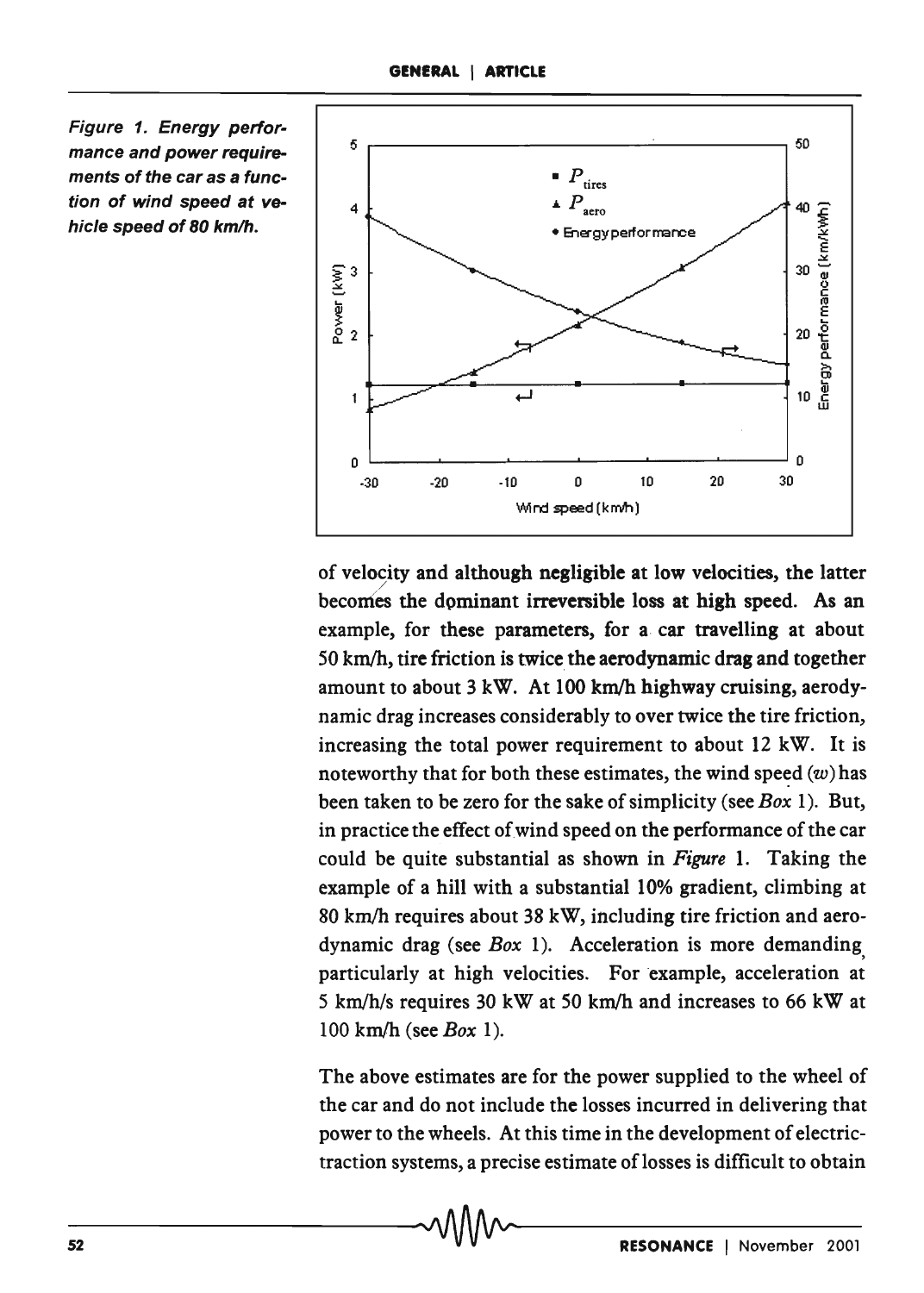| Box 1. Appendix                                                                                                                        |
|----------------------------------------------------------------------------------------------------------------------------------------|
| (a) Estimation of $P_{\text{lines}}$ at vehicle speed (v) of 50 and 100 km/h.                                                          |
| At $v = 50$ km/h: $P_{\text{tires}} = 0.01 \times 1400 \times 9.8 \times 50 \times 10^{3}/3600$ W<br>$= 1.9$ kW.                       |
| At $v = 100$ km/h: $P_{\text{tires}} = 0.01 \times 1400 \times 9.8 \times 100 \times 10^{3}/3600$ W<br>$= 3.81$ kW.                    |
| (b) Estimation of $P_{\text{aero}}$ at vehicle speed (v) of 50 and 100 km/h.                                                           |
| In these estimates the wind velocity $(w)$ has been taken to be zero.                                                                  |
| At $v = 50$ km/h: $P_{\text{zero}} = 0.5 \times 1.17 \times 0.3 \times 2.2 \times (50)^3 \times (10^3)^3/(3600)^3$ W<br>$= 1.03$ kW.   |
| At $v = 100$ km/h: $P_{\text{aero}} = 0.5 \times 1.17 \times 0.3 \times 2.2 \times (100)^3 \times (10^3)^3/(3600)^3$ W<br>$= 8.27$ kW. |
| (c) Estimation of $P_{\text{grade}}$ at 10% gradient and $v = 80$ km/h.                                                                |
| $P_{\text{grade}} = 1400 \times 9.8 \times 80 \times 10^3 \times 0.1/3600 \text{ W}$<br>$= 30.49$ kW.                                  |
| (d) Estimation of $P_{\text{accel}}$ at $v = 50$ and 100 km/h with an acceleration of 5 km/h/s.                                        |
| At $v = 50$ km/h: $P_{\text{accel}} = 1400 \times 5 \times 50 \times (10^3)^2/(3600)^2$ W<br>$= 27$ kW.                                |
| At $v = 100$ km/h: $P_{\text{accel}} = 1400 \times 5 \times 100 \times (10^3)^2/(3600)^2$ W<br>$= 54$ kW.                              |

but anecdotal information suggests that the efficiency of the power conditioning electronics together with the electrical and mechanical drive-train  $(\varepsilon_{\text{drive}})$  is about 0.85. Additional power  $(P_{\text{access}})$  for the accessories like radio, lights, steering and airconditioning, etc., is likely to add about 5 kW to the total power demand of the car.

In this way, the instantaneous total power required from the electric power-system  $(P_{total})$  will be given by

$$
P_{\text{total}} = P_{\text{traction}} / \varepsilon_{\text{drive}} + P_{\text{access}}
$$
 (6)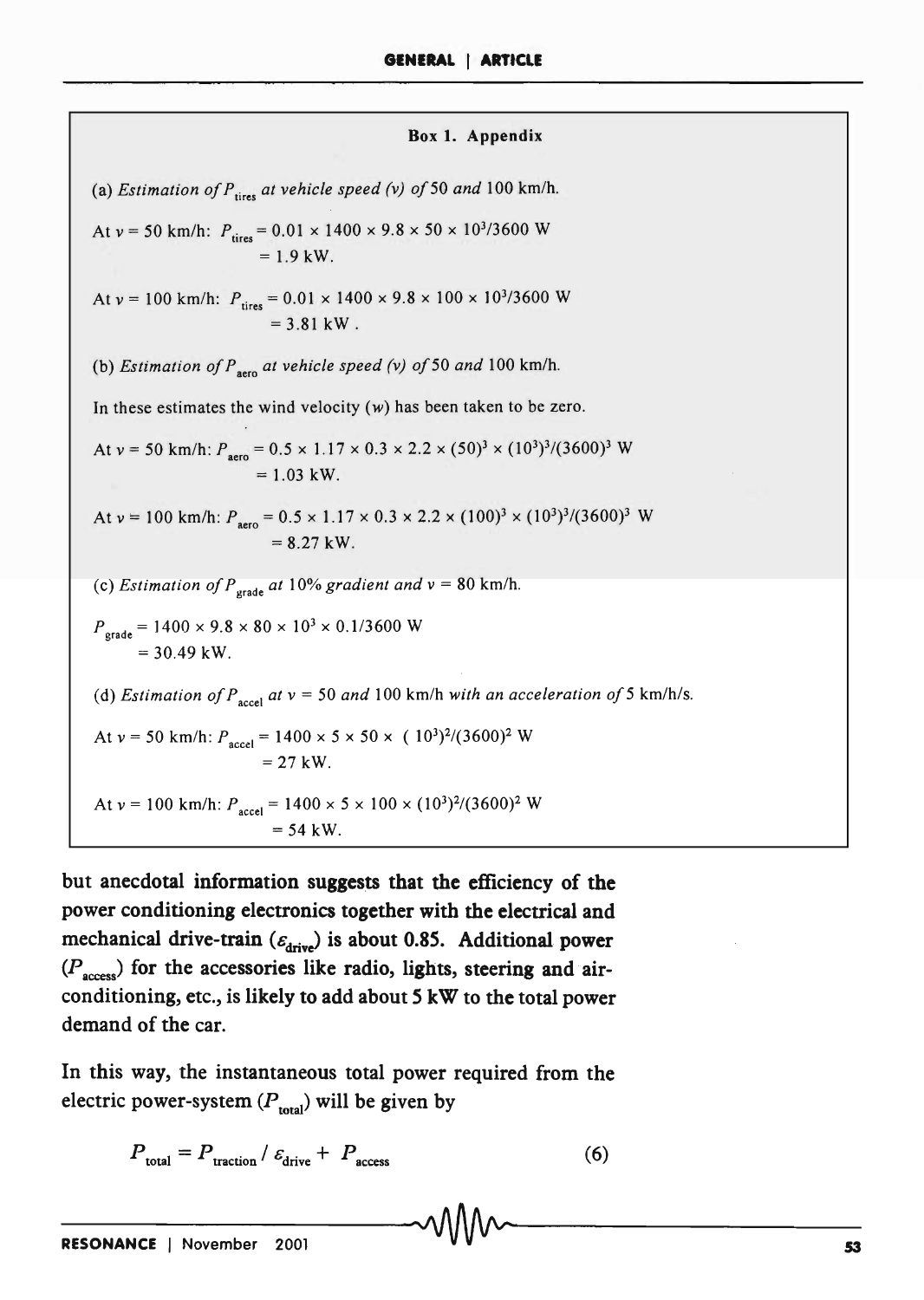An analysis of this kind indicates that the power plant of a modern car must be capable of delivering about SO kW of sustained power for accessories and hill climbing, with. burstpower requirement for a few tens of seconds to about 80 kW during acceleration. For a car with these performance characteristics, this sets the upper power limit required, but in common usage rarely exceeds 15 kW while cruising.

Equations  $(2) - (5)$  show that with the exception of aerodynamic losses, the power requirements scale with the mass of the car. While new light-weight materials and construction methods, together with design innovations to minimize aerodynamic drag may be able to reduce the power and energy requirements of the car, gains in excess of about 25% will be difficult to realize within an acceptable cost regime.

The energy consumed by a car is simply the time integral of the traction and accessory power plus that consumed by the power plant at idle  $(E_{\text{idle}})$ . Accordingly,

$$
E_{\text{total}} = \int P_{\text{total}} \, \mathrm{d}t + E_{\text{idle}} \,. \tag{7}
$$

 $E_{\text{total}}$  depends on the nature of the drive cycle the car is required to perform. Several estimates have been made for selection of acceleration-climb-cruise-idle sequences designed to simulate common driving practices. As with the power requirements of the car,  $E_{total}$  is very dependent on car mass. For the car parameters listed above, this may be expected to be near 200 Wh/km.<sup>2</sup>

| 54                                                                                                                                                                 |                                 | <b>RESONANCE</b> | November 2001 |
|--------------------------------------------------------------------------------------------------------------------------------------------------------------------|---------------------------------|------------------|---------------|
|                                                                                                                                                                    |                                 |                  |               |
| sel-driven cars, which have<br>well-to-wheel efficiency of<br>about 30% and a drive range of<br>~15 km/l.<br>Table 1. Properties of die-<br>sel fuel and gasoline. | Cetane number $(-)$             | $~1$ - 50        | $-8$          |
|                                                                                                                                                                    | Lower calorific value $(MJ/kg)$ | 42.8             | 43.9          |
|                                                                                                                                                                    | Exhaust $CO$ , $(g/Kg)$         | 74.2             | 73.3          |
|                                                                                                                                                                    | Exhaust water $(g/Kg)$          | 28.6             | 30.3          |
|                                                                                                                                                                    | Oxygen $(%$ mass)               | $\Omega$         | $\mathbf{0}$  |
|                                                                                                                                                                    | Carbon content (% mass)         | 86.1             | 84.9          |
|                                                                                                                                                                    | Density @ $20^{\circ}$ C (kg/l) | 0.84             | 0.74          |
| Accordingly, the estimated $F_{total}$<br>will be 201 Wh/km with the die-                                                                                          | Molecular wt. $(-)$             | 208              | 99            |
| fuel is 35.95 MJ/l (see <i>Table</i> 1).                                                                                                                           | Physical properties             | Diesel           | Gasoline      |
| The neating value for the dieser                                                                                                                                   |                                 |                  |               |

<sup>2</sup>Taking the heating value of gasoline as 32.49MJ/I (see Table 1), a heating value of only *6.5* MJ/I will be achievable with an internal combustion engine of near 20% well-to-wheel efficiency. This is about 1.82 kW/l of the gasoline and considering the average drive range of the car as about 10 km/l, it would amount to 182 Wh/km. The heating value for the diesel fuel is 35.95 MJ/l (see Table 1). Accordingly, the estimated  $F_{total}$ will be 201 Wh/km with the diesel-driven cars, which have well-to-wheel efficiency of about 30% and a drive range of  $-15$  km/l.

Table 1. Properties of diesel fuel and gasoline.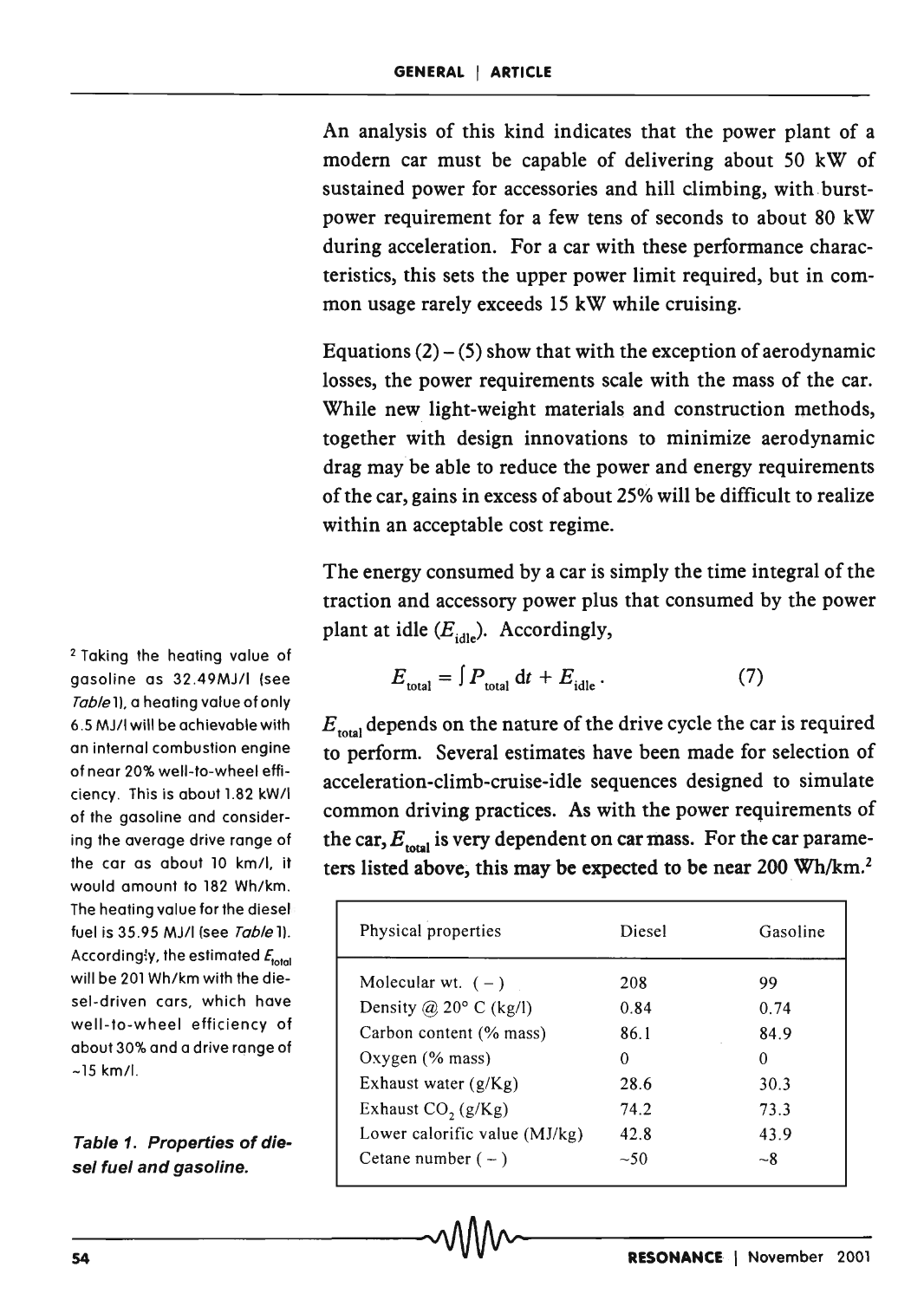| Cell type            | Nominal<br>Voltage<br>(V) | Specific<br>Energy<br>(Wh/kg) | Energy<br>Density<br>$(\text{Wh/I})$ | Specific Power<br>Power<br>(W/kg) | density<br>(W/I) | Self<br>Discharge<br>$(\frac{6}{\text{moment}})$ | Cycle life |
|----------------------|---------------------------|-------------------------------|--------------------------------------|-----------------------------------|------------------|--------------------------------------------------|------------|
| Lead-acid            | 2.0                       | 35                            | 70                                   | ~200                              | ~100             | $4 - 8$                                          | 250-500    |
| Lithium-ion          | 3.6                       | 115                           | 260                                  | $20 - 250$                        | 400-500          | $5 - 10$                                         | 500-1000   |
| Lithium-polymer      | 3.0                       | 100-200                       | 150-350                              | >200                              | >350             | $\sim$ 1                                         | 200-1000   |
| Nickel-cadmium       | 1.2                       | $40 - 60$                     | 60-100                               | 140-220                           | 220-350          | $10 - 20$                                        | 300-700    |
| Nickel-metal hydride | 1.2                       | 60                            | 220                                  | 130                               | 475              | 30                                               | 300-500    |
| Zinc-air             | 1.2                       | 146                           | 204                                  | 150                               | 190              | $\sim$ 5                                         | $\sim$ 200 |
| Zebra                | 2.6                       | 100                           | 160                                  | 150                               | 250              | $\sim$ 1                                         | ~1000      |

## 3. An Appraisal of Electric Automobile Power Sources

## *3.1 Background*

With the background of storage batteries, fuel cells and supercapacitors given in the earlier articles *(Resonance –* July and August issues), we will now picture the perspective of these options for electric cars. The power and energy density parameters of the storage batteries discussed in Part 1 are given in *Table* 2. From the cost perspective, lead-acid batteries appear to be the most attractive, but with an energy density of only about 35 Wh/kg, almost 6 kg of battery is required to drive a car for 1 km. Coupled with its relatively slow recharge characteristics, it is immediately apparent that the lead-acid battery, in spite of its technical maturity and low-cost, is an unacceptable option. Indeed, the failure of General Motor EVl to find consumer acceptance may, at least in part, be linked to its dependence on lead-acid batteries [2]. When the high-temperature zebra batteries are rejected for their inability to offer acceptable intermittent operational performance, it is seen from *Table* 2 that the most viable battery systems are either the nickel-metal hydride or lithium secondary types. Even neglecting the high cost of these battery systems, their energy densities still require 2- 2.5 kg of battery to travel 1 km. At  $1$ kg/km, the zinc-air battery

Table 2. A comparison of the most promising storage batteries for electric cars.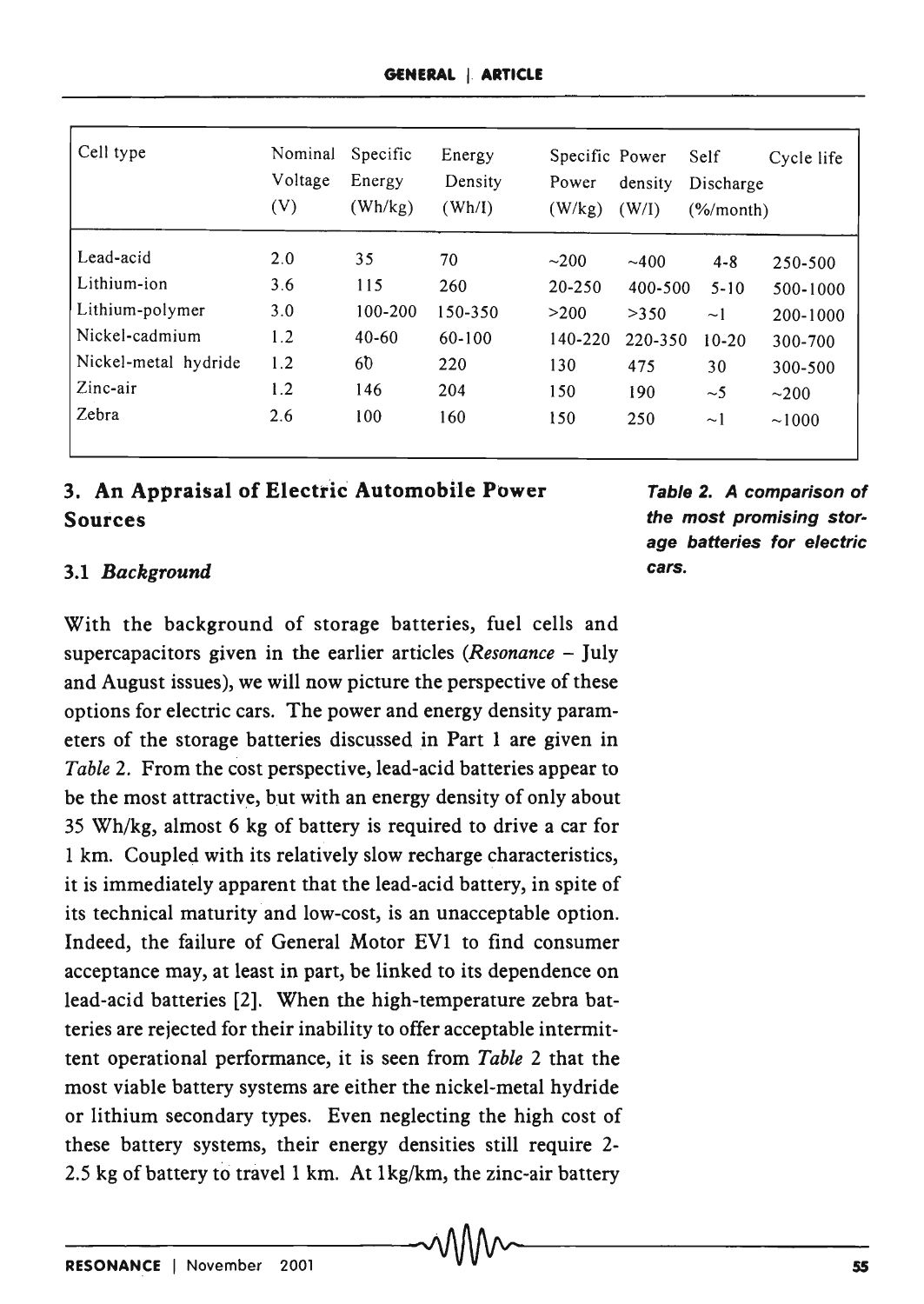is approaching an acceptable performance, but technical difficulties in achieving a truly rechargeable system continue to frustrate their commercial implementation. It is noteworthy that the vanadium redox and zinc-bromine flow batteries have also been projected as possible contenders for vehicular traction. These batteries, however, have problems of excessive self-discharge. Besides, vanadium and bromine are highly toxic.

The relative power and energy densities of the current generation supercapacitors, storage batteries and fuel cells may be summarized in a Ragone diagram of the type shown in *Figure 2.*  As discussed earlier in section 2, the overall energy demand of a modern electric car is about 200 Wh/km, in which case the power plant should be capable of delivering in excess of 500 Wh/kg for it to be within acceptable limits in relation to the energydensity range of the spark-ignition engines. It is immediately apparent that this cannot be achieved by any of the direct electric energy storage systems, namely supercapacitors or batteries, and that it is unlikely to be an achievable target for these systems within the foreseeable future. At best, storage batteries



Figure 2. A Ragone plot comparison of power and energy densities for existing supercapacitors, storage batteries, fuel cells (including reformer), and spark-ignition engines.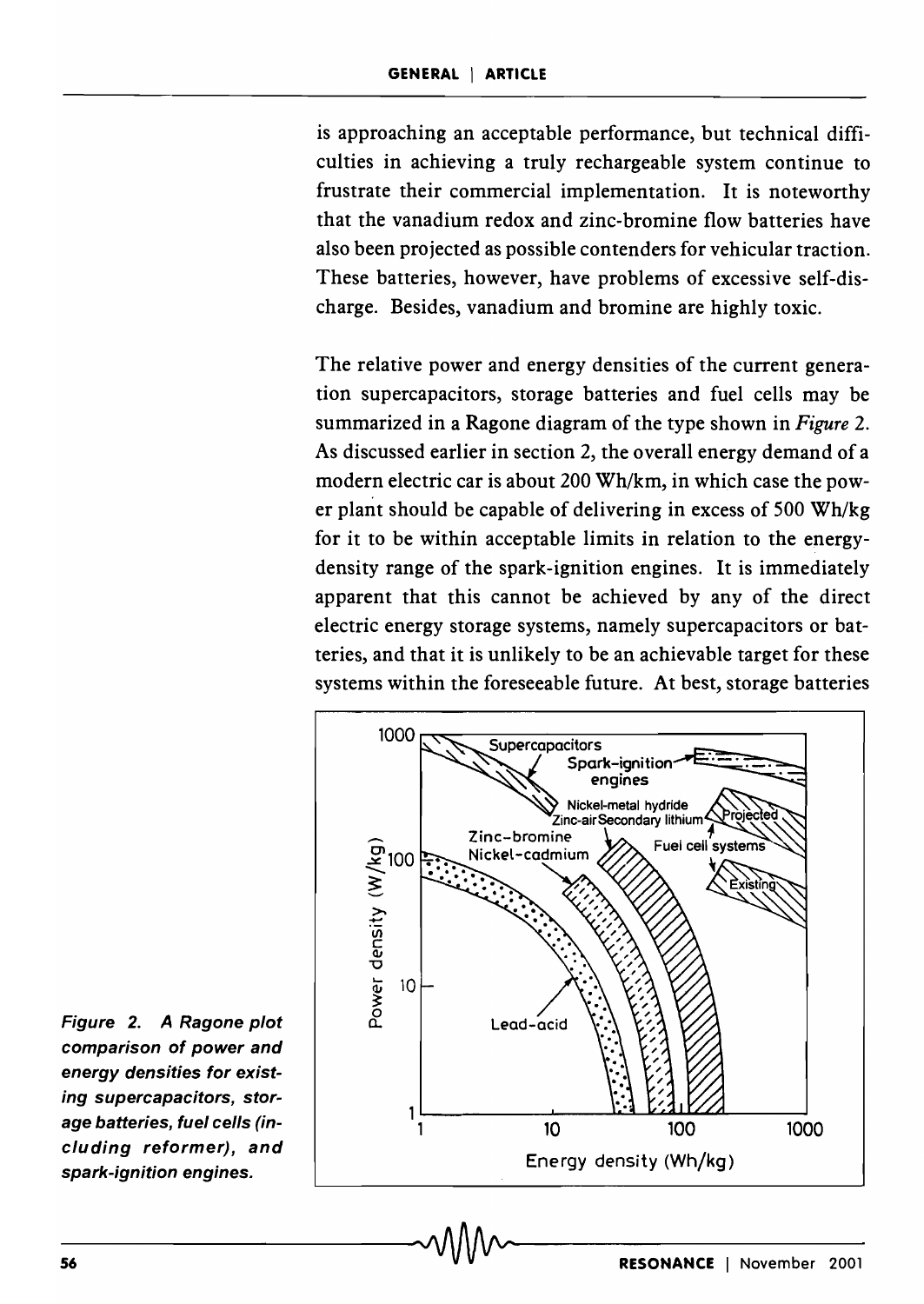and supercapacitor powered vehicles may be able to find limited niche applications in short-range commuter vehicles, especially where the relatively long recharge times can be accommodated by the pattern of vehicle usage. An interesting niche market could be in the neighbourhood electric vehicle (NEV). This is a vehicle, which is designed to provide low-speed, personal transportation in restricted areas. Examples would be university campuses, hospitals, theme parks, industrial parks, holiday resorts, residential communities and of course, citycentres. The NEVs would be restricted to speeds of 40-50 km/h. Various small electric cars with lead-acid are being designed to meet this niche market.

## *3.2 Fuel Processor Options for Electric Cars*

For transportation, the low-operating temperature and rapid start-up characteristics, together with its robust solid-state construction give the polymer-electrolyte fuel cell (PEFC) a clear advantage for application in cars. Its energy conversion efficiency is much higher than both the Otto and diesel versions of the internal-combustion engines. The preferred fuel for the PEFCs is hydrogen. While many strategies for providing hydrogen to PEFCs are presently being evaluated *(Figure* 3), the most acceptable proposal appears to be to generate hydrogen onboard and on-demand from liquid hydrocarbons or methanol. The technical challenge, however, lies in modifying large-scale industrial processes like steam reforming or partial-oxidation (POX) reactors to lightweight units that can fit inside the car.

The proto-type fuel cell car (NECAR-3) demonstrated by Daimler-Chrysler is based on steam reforming of methanol, which is relatively easy to process on-board and may be conveniently distributed through the existing service-station infrastructure. Meanwhile, POX reactors for processing gasoline, which is favoured by the Department of Energy (DOE) in the US, are being developed by Epyx Corporation. POX offers compact reactors, fast start-up and rapid dynamic response while steam reforming produces more hydrogen with an inAt best, storage batteries and supercapacitor powered vehicles may be able to find limited niche applications in short-range commuter vehicles, especially where the relatively long recharge times can be accommodated by the pattern of vehicle usage.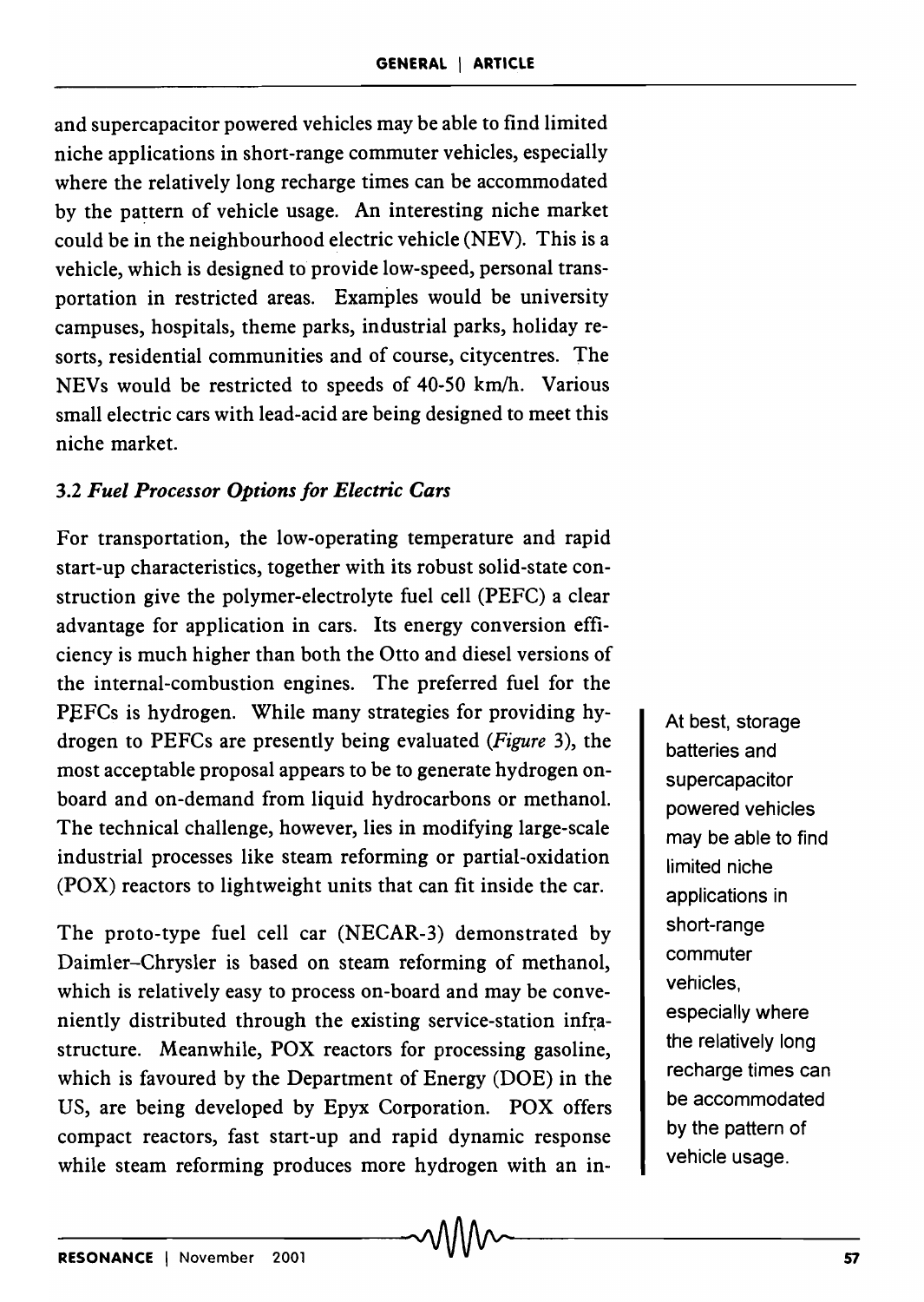

Figure 3. Feasible fuel cell system configurations: (a) with direct hydrogen fuel, (b) with methanol reformer, and (c) with a partial oxidation (POX) reactor.

creased efficiency. Johnson-Matthey in the UK have developed a methanol processor called the HotSpot which uses the heat produced by the POX process to drive the steam reforming reaction. This compact system ensures fast start-up and optimum fuel efficiency. But the hydrogen produced by steam reforming and POX of methanol contains carbon dioxide ( $\sim$  20%) and traces of carbon monoxide  $(-2%)$ . At the operating temperatures of the PEFCs, carbon monoxide even at 0.01% is sufficient to poison the platinum catalyst at the anode. Two strategies to circumvent this problem are under way. Either carbon monoxide must be removed from the hydrogen stream in a separate process or new carbon monoxide tolerant catalysts need to be developed for deployment at the anode. Production of relatively pure hydrogen from a wide range of commercially available fuels is unargu-ably the ultimate step in the commercialization of polymer-electrolyte fuel cell cars. North-West<br>
MAA<br>
RESONANCE | November 2001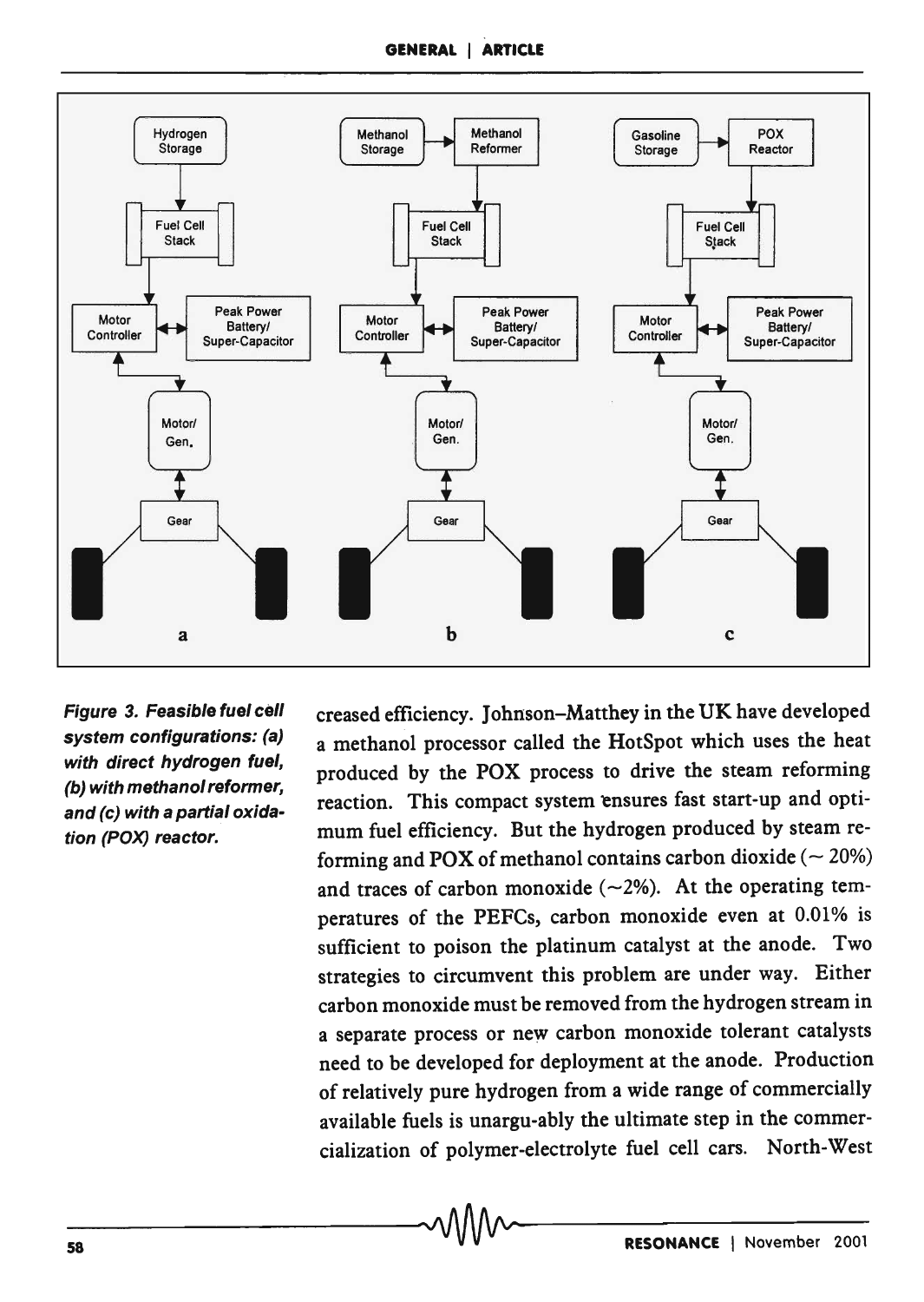Power Systems have recently achieved a milestone in this direction by acheiving up to 50 litre per minute of pure hydrogen from a methanol fuel processor, as also a successful demonstration of pure hydrogen production using propane and ethanol; with modification, the fuel processor can operate on gaseous feedstock such as methane (natural gas). This multi-fuel processor combines three functions comprising catalytic steam reforming, heat generation by low-pressure combination of a fuel gas and hydrogen generation.

An elegant solution to the problems associated with the need for gaseous hydrogen fuel, lies in operating the PEFCs directly with a liquid fuel. Much consideration is therefore being given to PEFCs that run on air plus a mixture of methanol and water. The main technological challenges here are to develop better anode catalysts to overcome efficiency losses at the anode and to improve the membrane electrolyte, as also to find cathode catalysts to prevent its methanol poisoning. A solid-polymer-electrolyte direct methanol fuel cell (SPE-DMFC) would be about as efficient as a conventional methanol reformer/PEFC system. But, since the SPE-DMFCs do not involve any auxiliary units, the development of a commercially feasible SPE-DMFC would be simpler than a PEFC unit, in both its construction and operation. Indeed, SPE-DMFCs are widely regarded as the 'holy grail' of fuel cell technologies. The operational difference between a PEFC and a SPE-DMFC electric car is shown in *Figure* 4. Ironically, for the present, oil companies world over are favouring hydrogen from gasoline as the fuel for the future fuelcell cars, and the political will to project methanol as a fuel is wanting. However, geographically petroleum is not widely distributed, rendering countries with the largest reserves disproportionate economic and political sway.

At present, the PEFC is emerging as the most viable electric option for the cars. Since the energy density of the PEFC power plant is akin to that of the present-day spark-ignition engines *(Figure* 2), comparable driving ranges may be expected. But, the power density of present PEFC systems tends to be lesser than

**Geographically** petroleum is not widely distributed, rendering countries with the largest reserves disproportionate economic and political sway.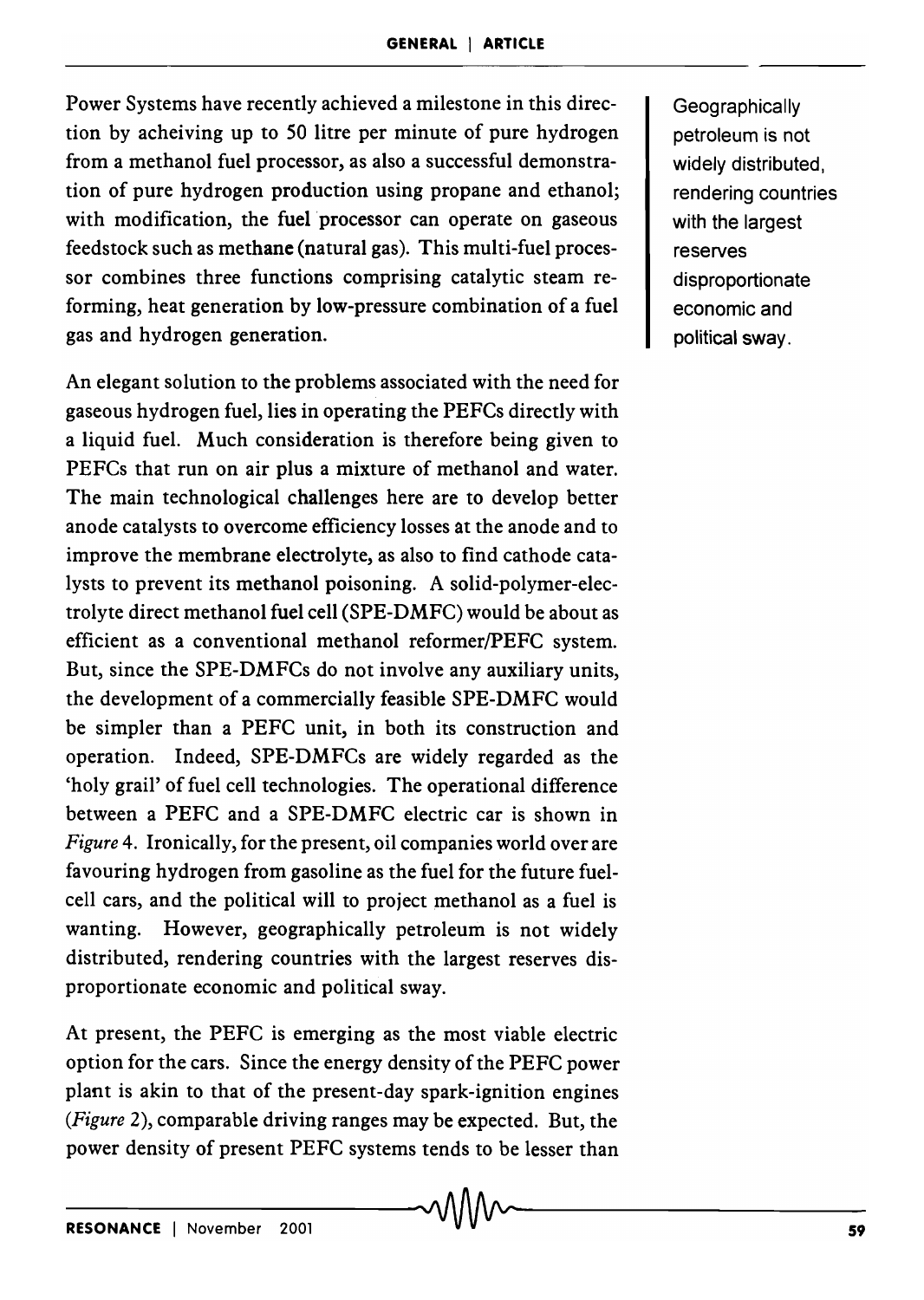

Figure 4. Operational differences between: (a) a fuel cell electric car with onboard reformer for hydrogen generation, and (b) a fuel cell electric car with direct methanol feed.

that of the spark-ignition engines. Although, the 80 kW of power needed to provide the acceleration could be supplied by an appropriately-sized PEFC alone, this will probably make the first generation systems excessively large and heavy. Additionally, the high cost of newly developed fuel cells will persuade the car makers to use the smallest cells that will provide the required base power needs of about SO kW.

#### *3.2 Technology Alternatives for Electric Cars*

An acceptable compromise could be achieved with a supplementary parallel electric storage system using either high power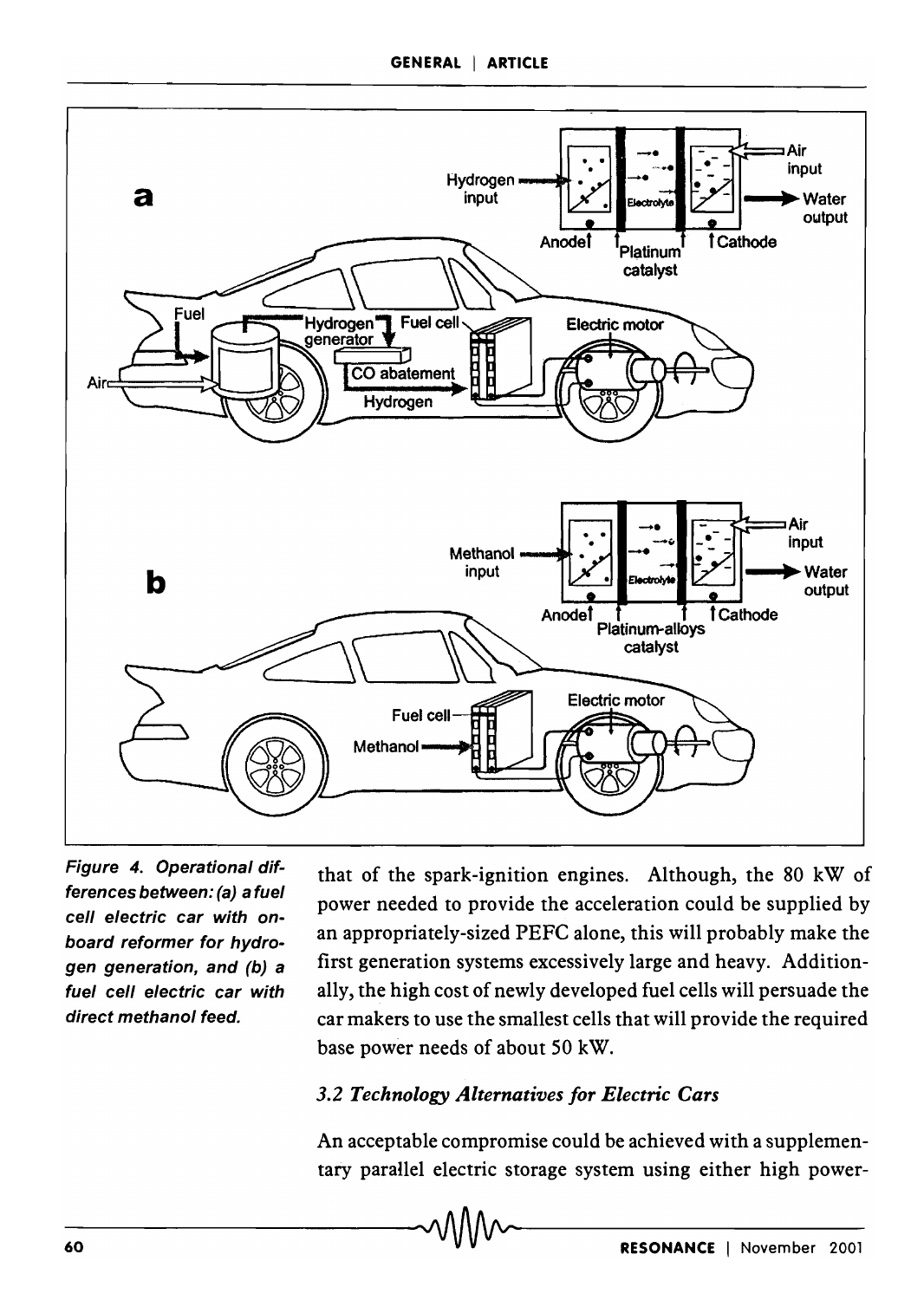density supercapacitors or, less likely, storage batteries to provide the short-duration acceleration. This electric storage system could also be used to regeneratively recover the energy, which would be otherwise lost during braking. Since energy density is less important than power density for the acceleration of a car, supercapacitors would appear to be a superior alternative to any of the present storage battery options. But with the development of electric propulsion systems still in its infancy, the final mixing and matching of the electric power options will depend as much on new and refined technological developments as it will on consumer demands. It is however projected to increase the power densities of the PEFC systems to about 300 W/kg by 2004 and significant progress has already being made towards this goal [6]. Such an achievement will help cutting down both the size and weight of the PEFC systems appreciably, and, in future, the entire power requirement of the car could be met with a compact fuel cell system itself. But, even then, future cars would preferably keep an appropriately sized battery or supercapacitor unit to regeneratively recover the energy during braking which could be used on demand.

In a clear demonstration of its commitment to have fuel-cell cars in series production by 2004, Daimler-Chrysler have recently unveiled its NECAR-4 version. Its fuel cell power output has been increased by 40%, giving it a top speed of 145 km/h, acceleration to 48 km/h in 6 seconds, and a range of up to 450 km, which is comparable to conventional ICEVs. Like its predecessor NECAR-3, the new car is based on a Mercedes-Benz A-Class sub-compact car, which has a sandwich floor construction within which the system can be installed. For the first time, the complete PEFC system is mounted in the vehicle floor, allowing room for up to five passengers and cargo space. It is powered by liquid hydrogen stored in a cryogenic cylinder that takes up a part of the trunk. The engine was developed by Daimler Benz-Ballard (dbb) Fuel Cell Engines GmbH, while the vehicle uses an electric drive train from Ecostar Electric Drive Systems, a joint venture between Daimler-Chrysler, Ford and Ballard,

With the development of electric propulsion systems still in its infancy, the final mixing and matching of the electric power options will depend as much on new and refined technological developments as it will on consumer demands.